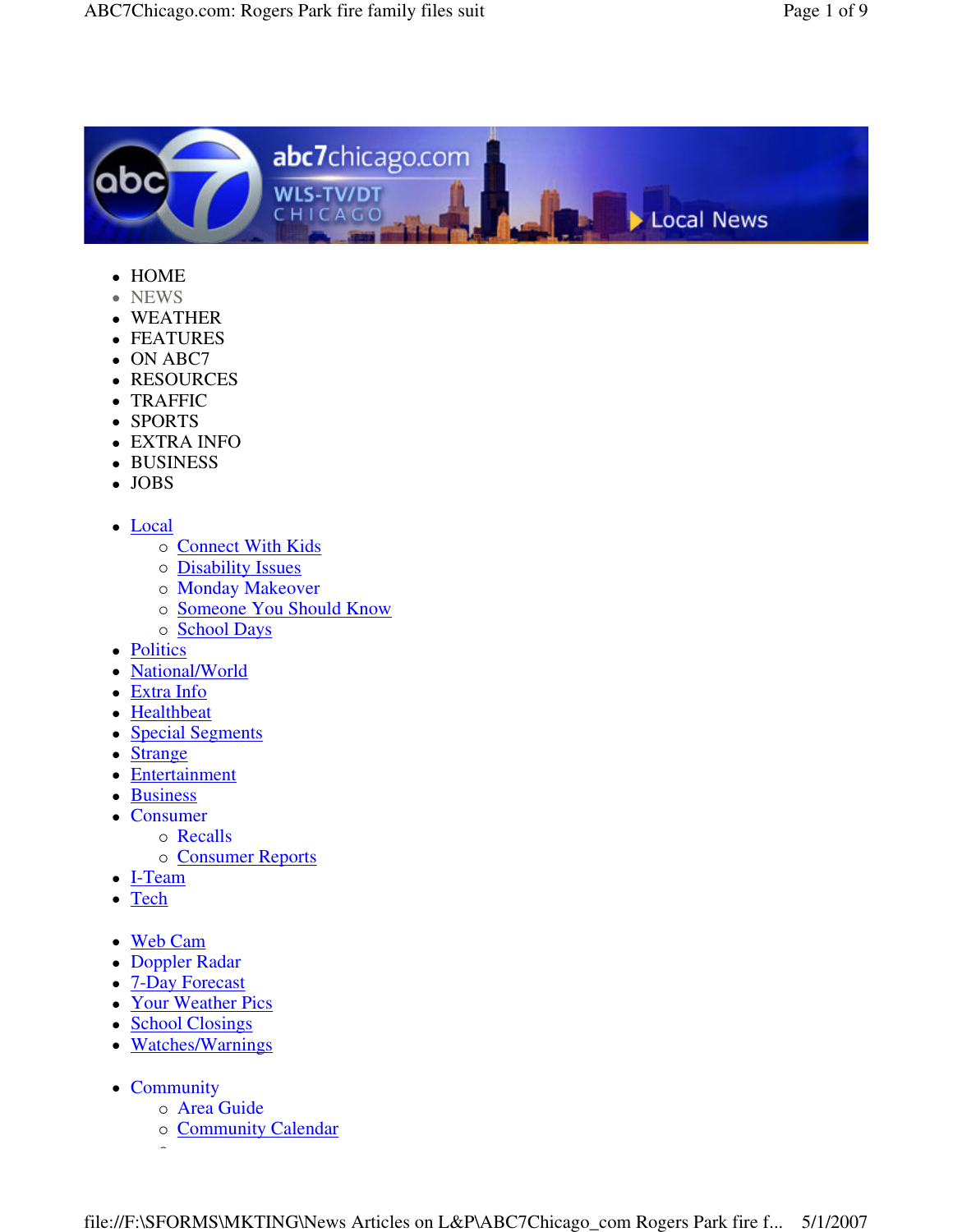- o Local Events
- o 360 Chicago
- House & Home
- Contests & Promotions
- **I Love My Pet**
- Food & Recipes
	- o Mr. Food
		- o Hungry Hound
		- o James Ward
		- o **ABC7** Recipes
- Travel
- Movies
- Summer
- $\bullet$ **Healthy Living**
- Daytime
- Primetime
- Extra Info
- Local Shows
	- o **People Places Things**
	- $\circ$  **N** Beat
	- o Chicagoing
	- o 190 North
- About ABC7
- TV Listings
	- o Contact Us
	- o **ABC7** Bios
	- o Internships
	- o Jobs at ABC7
	- o Site Map
- **Automotive**
- Get Coupons Here
- Real Estate
- ClassesUSA
- Horoscopes
- Legal Resource Center
- Government Web sites
- Lottery Numbers
- Sex Offender Registry
- $\bullet$ Traffic
- o Web Cams
- Site Index
- Custom Traffic Report
- Travel Times
- Traffic Map
- Jam Factor
- Travel Traffic
- Traffic Troubleshooter
- **I Love My Car**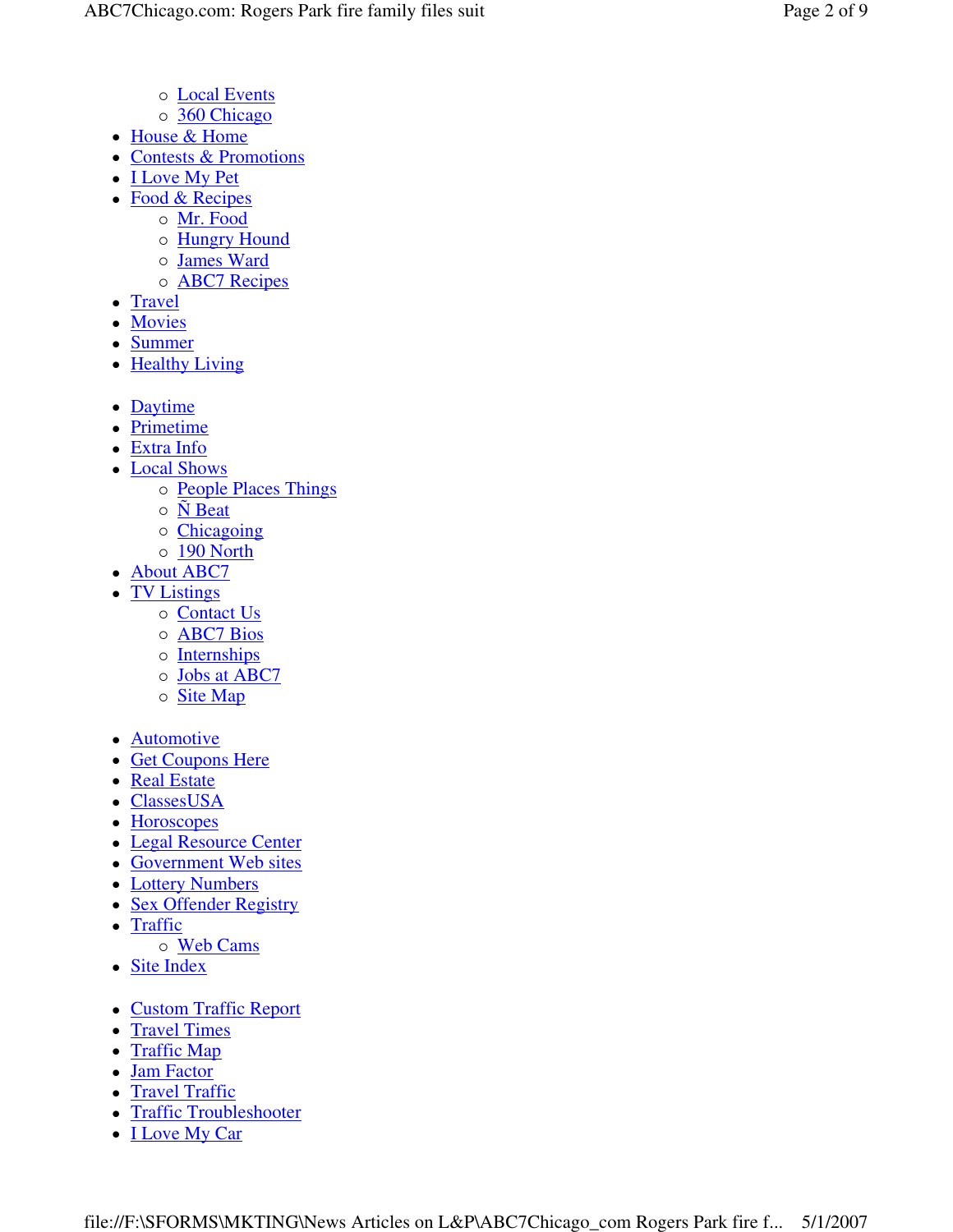- Construction Notes
- Transit
	- $\circ$   $CTA$
	- o Metra
	- o Pace
	- o **Illinois Tollway**
	- o RTA
	- o C-DOT
	- o **I-DOT**
- Baseball
- **Basketball**
- NCAA
- Football
- Golf
- Hockey
- Motorsports
- Soccer
- **ABC7 News This Morning**
- **ABC7** News at 11 a.m.
- **ABC7 News Evening News**
- **ABC7** Weekend News
- Market Summary
- Market Movers
- World Markets
- Splits
- CEO Wealthmeter
- Symbol Lookup
- Dow Jones
- Nasdaq
- $\cdot$  S&P 500
- **S&P Chicago Index**
- **ABC7** Jobs
- Monster Jobs
- Disney Jobs
- TEXT SIZE:
- $\bullet$   $\underline{A}$
- $\bullet$   $\underline{A}$
- $\bullet$  A
- $\bullet$   $\underline{A}$

## **Site Search**

Go  $\circ$  site  $\circ$  web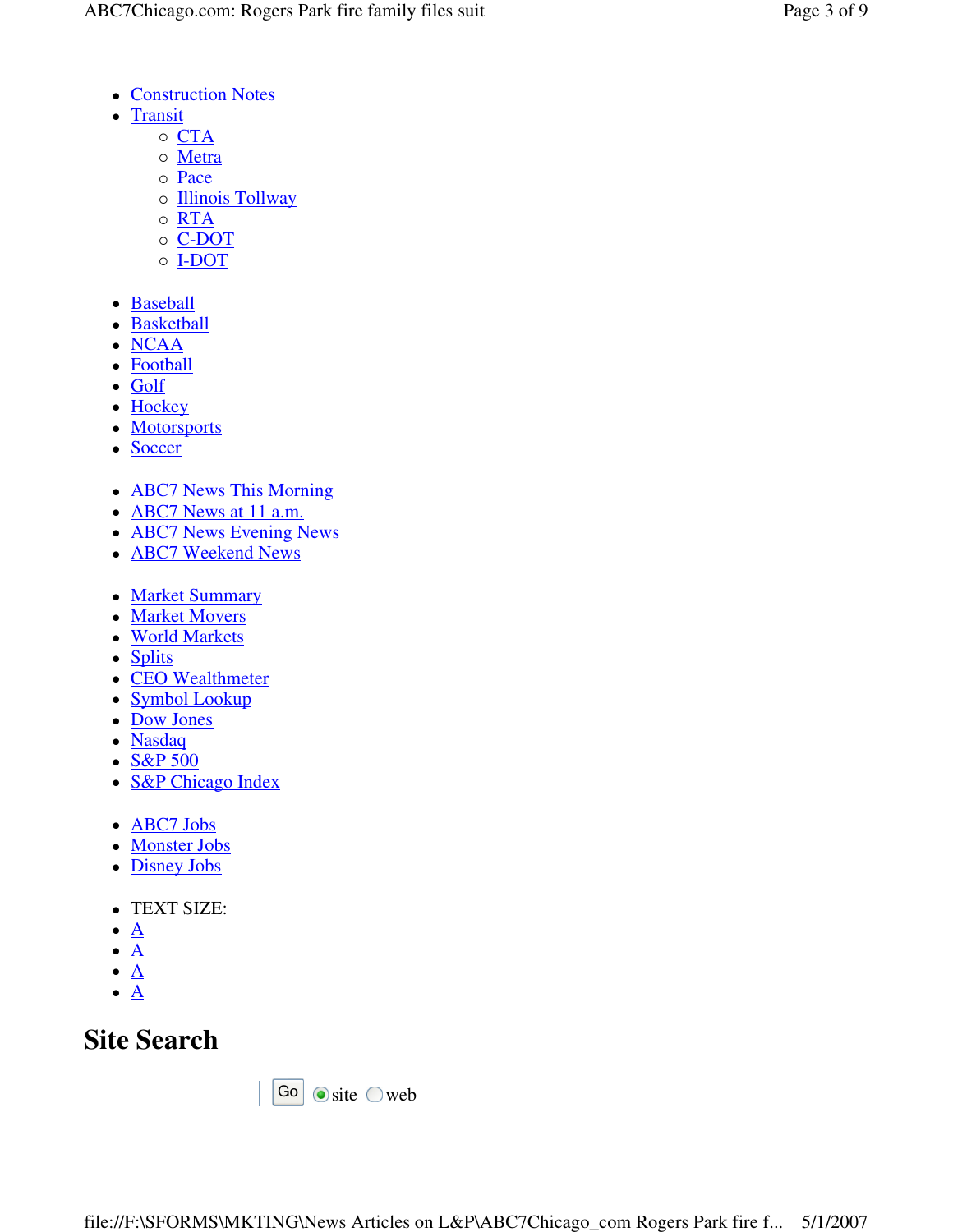# **Rogers Park fire family files suit**

### **Six children killed in blaze**

### **By Karen Jordan**

September 21, 2006 - The Ramirez family lost five children in a fire that destroyed their Rogers Park apartment earlier this month. Now they are suing the building's owner and management company.

## **Related Links**

- Watch the Video
- Operation Save A Life

A sixth child died in that fire -- the family of Escarlet Ramos is also part of the lawsuit. Power to the apartment had been off for months and there are questions about the smoke detectors.

Attorneys for the Ramirez and Ramos family say they were working to resolve the dispute with the electric company, and now the attorneys say there are many questions that need to be answered. Who is responsible for the death of these six children?

"We will find some answers, maybe not all. But no one who played a part in this tragedy will not go without scrutiny. That much is owed to Kevin, Idaly, Suzette, Eric, Vanessa and Escarlet," said Steven Levin, victims' attorney.

Levin represents the Ramirez and Ramos families, whose loved ones died in the apartment fire three weeks ago at 7706 N. Marshfield. A lawsuit was filed Thursday in Cook County Court against both the owners and management of the building, alleging that they did not maintain working smoke detectors in the apartment where the Ramirez family lived.

"There were no smoke detectors in the apartment at the time of the fire," said Levin.

Levin says a city ordinance states it is the responsibility of the landlord to maintain smoke detectors in the building and that right after the fatal fire, the fire department found no evidence of smoke detectors in the apartment. At that time, the landlord, Jay Johnson, who's named as a defendant in the lawsuit, said an inspection a year ago confirmed the presence of both smoke and carbon monoxide detectors in the building.

"We know for sure that Jay Johnson knew they had no electricity," said Levin. What about no smoke detectors? " "You will have to ask him about that."

The attorney will also investigate ComEd to see if the company played a role in the tragedy. The electricity was in the Ramirez apartment cut off in May and the family used candles for light. A candle is what sparked the fire that killed five Ramirez children and Escarlet Ramos, the younger sister of Luis Alberto Ramos.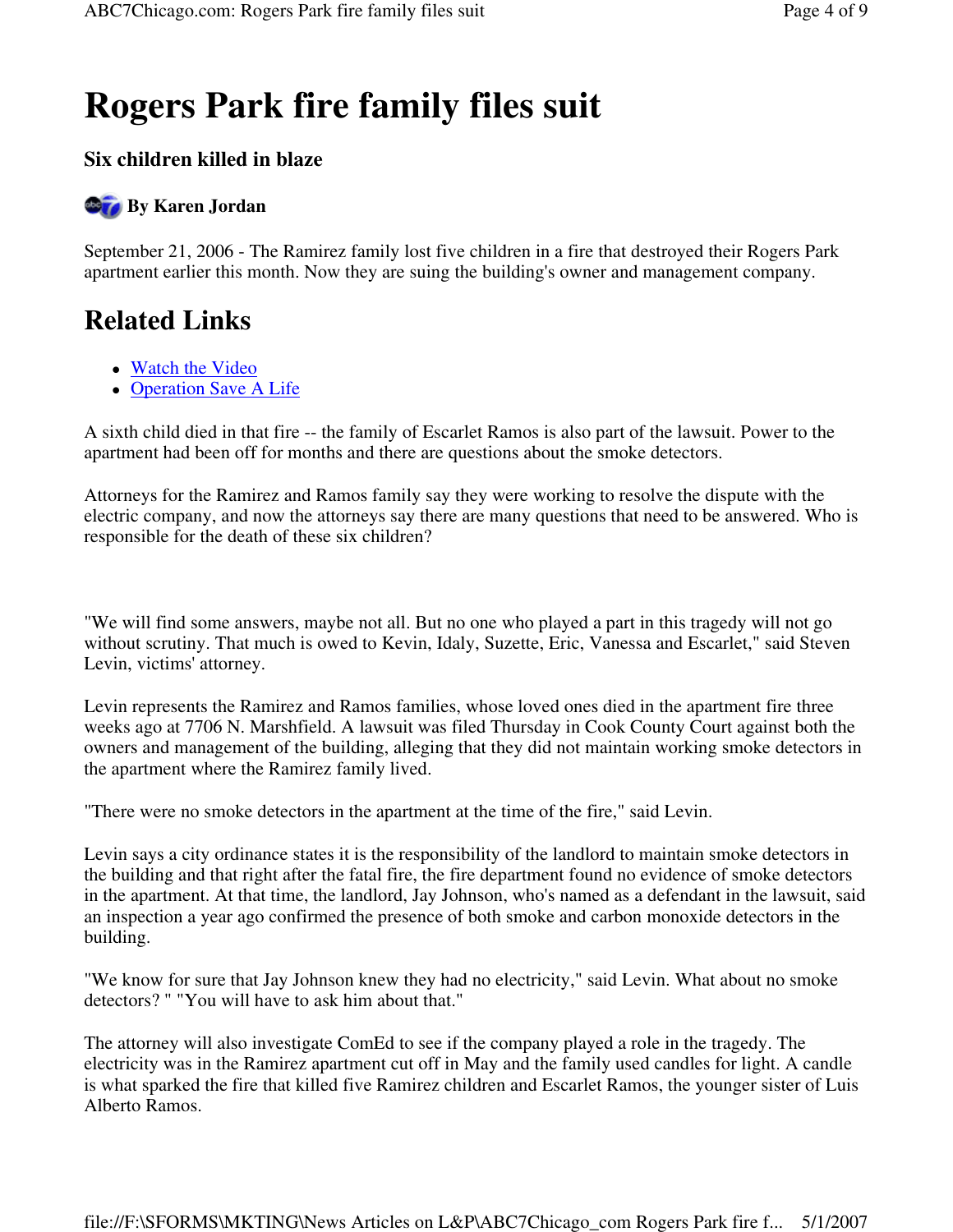"I've tried to get over what happened. It's hard. We support each other to get past what happened," said Luis Alberto Ramos.

Attorneys for the family say they have a team of fire inspectors who will return to the property on Monday to see if they can gather any evidence to help them in their case.



ABC7 Now delivers the news you want right to your desktop! You can pick keywords (triggers) for stories of interest to you. Click here for more info!



ABC7 News Team

Karen Jordan, Weekend News Anchor and Reporter, ABC 7 News

RELATED: Karen's BIO

• Print story

Email Friend

- E-Mail story
- Newsletters
- RSS

### **More Stories**

#### **Today's Headlines**

- $\bullet$   $\Box$  FBI probes Cook County hiring  $\Box$
- $\bullet$   $\Box$  Two-year-old reportedly shot on far South Side
- **<u>Elincoln Park bank robbed</u>**
- $\bullet$   $\Box$  Olympic Buzz  $|\Box$

more of Today's Headlines

#### **National and World**

 $\bullet$   $\Box$  Woman sought in death of woman in police custody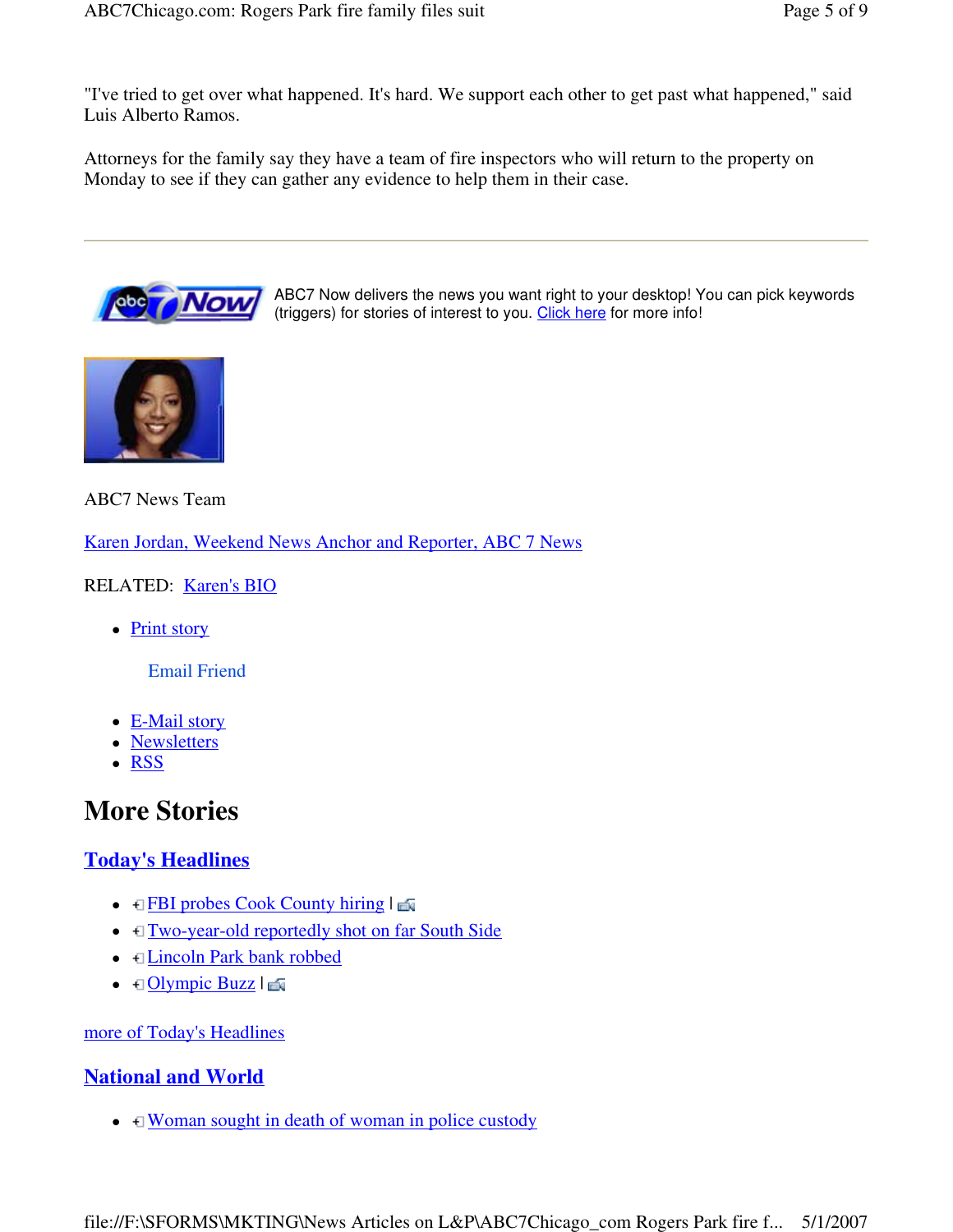- $\bullet$   $\Box$  Pope invites representatives of Muslim countries to meeting
- $\Box$  Suspicious package found at Baltimore airport
- $\bullet$   $\Box$  Bush works to defuse fray between 2 allies in U.S.-led war on terror  $|\Box$

more National and World | archive



### **Check It Out!**



#### **LIVE Streaming Video**

Get 24/7 weather reports, news headlines, and LIVE streaming video of breaking news events from ABC7 News Now.



#### **ABC7 Video Reports**

Video on Demand lets you pick and choose the stories you want to watch from ABC7 News.



#### **ABC7's Animated Radar**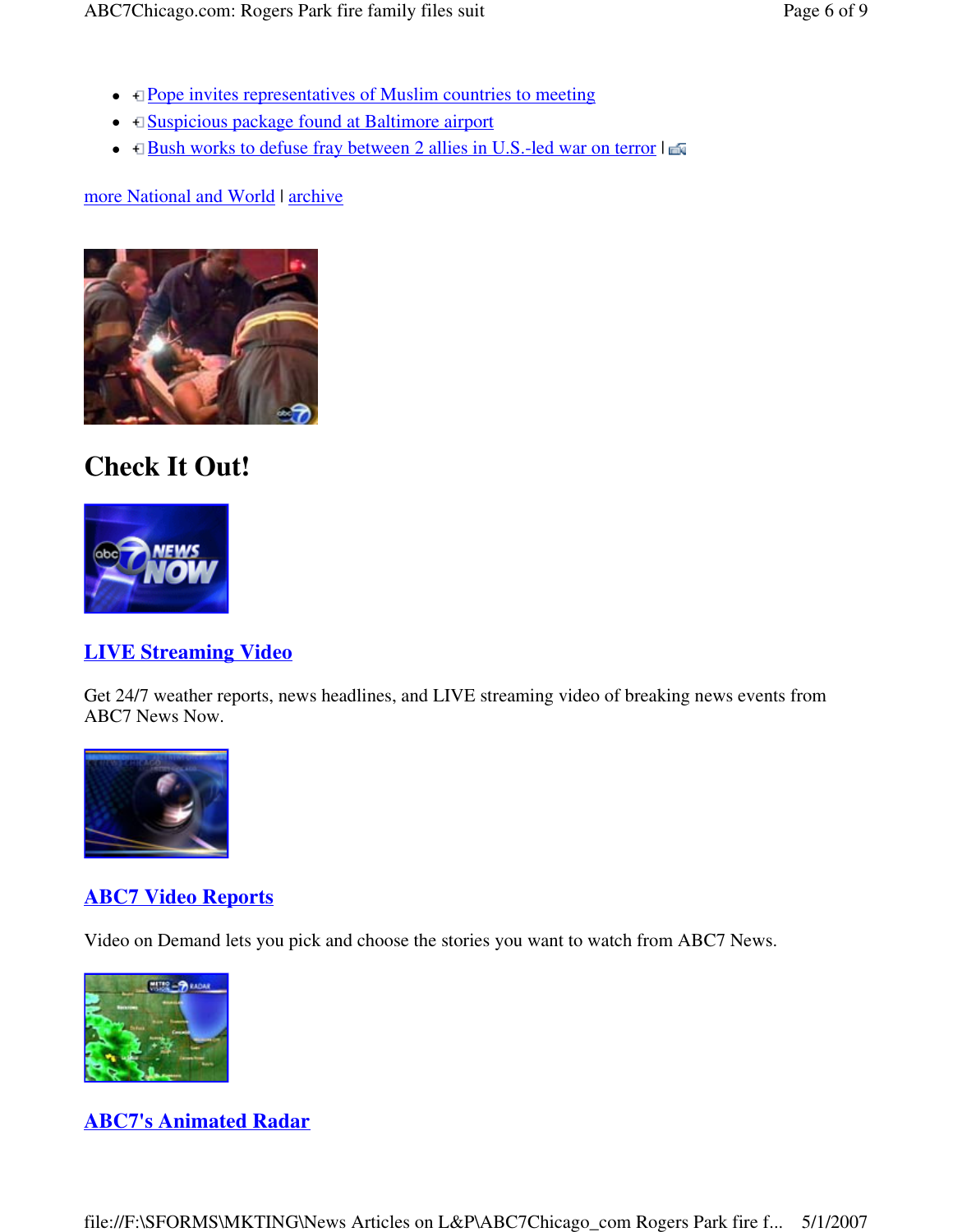Is a storm about to hit your area? Use ABC7 Chicago's animated Doppler radar to find out!

- Weather
- Traffic

#### **ABC7 Weather**



61° **CLOUDY** winds: SSE 17mph humidity: 84%

- Animated Radar
- Local Forecast
- Weather Photos
- Webcams
- Watches/Warnings

Local Weather

 $Zip Code | Go$ 

More Weather



#### **ABC7 Traffic Center**



Make this a regular stop before your morning and afternoon commute. Use the pulldown menu to find out how heavy the traffic is on your route.

 $\overline{\phantom{a}}$ I-80/1-94 Borman Exwy Eastbound Go

Advertisement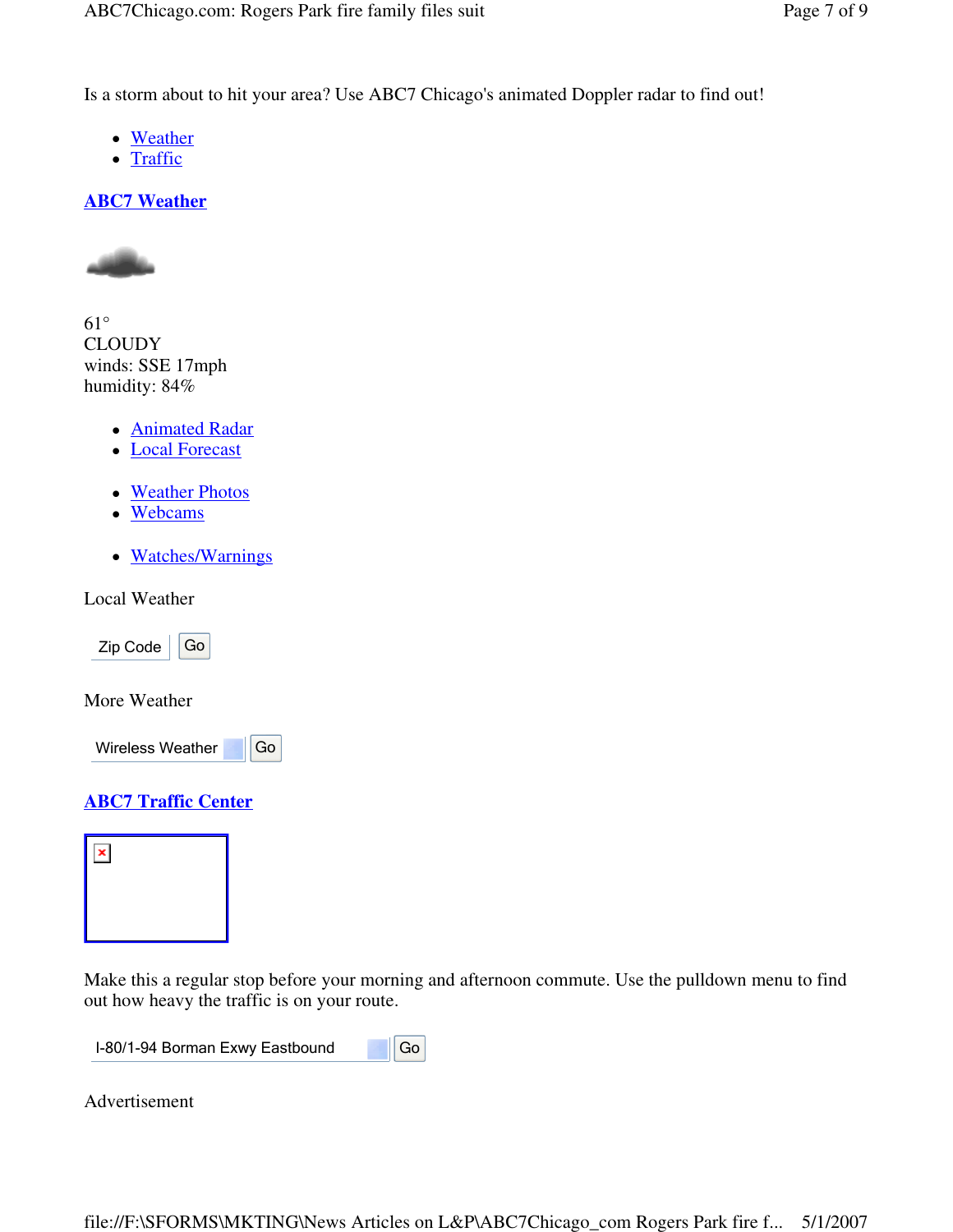#### **Bowflex® TreadClimber®**

Save \$100 on Bowflex TreadClimber! Payments as low as \$25/mo. Buy Now. **www.TreadClimber.com**

#### **Home Mortgage Refinancing**  Lower your monthly payments Today! Apply now for your Free Quotes **www.bills.com**

#### **AARP Auto Insurance.**  Over 50? You could save up to \$303 on your auto insurance. Get a quote **http//AARP.TheHartford.com**

 **Buy a link here** 

• My News • My Stories



### **ABC7 Toolbox**

Need to contact us? Find out about an ABC7 news story, send us a story, or drop us a line? Start with our Frequently Asked Questions.

#### **Station Info**

- Frequently Asked Questions
- **ABC7 News Team**
- Contact ABC7
- Advertise on ABC7
- Jobs at ABC7
- On ABC7

#### **Fun Features**

- Lottery
- Horoscopes
- Chicagoland Events
- Movies
- Travel

#### **Bookmarks**

• Make this your Start Page